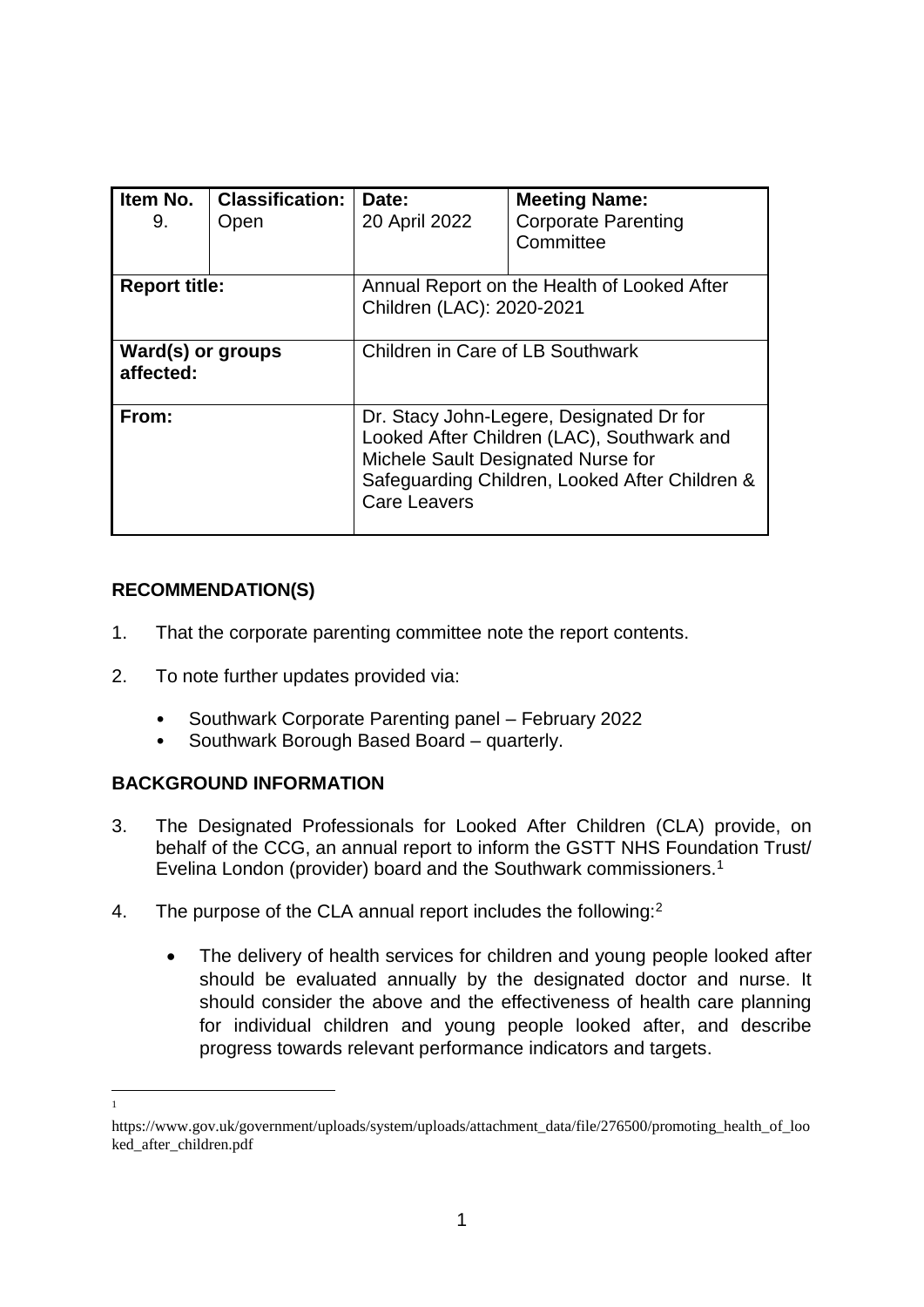- The results of any independent local studies of the accessibility of health assessments to the children and young people themselves, to foster carers, parents, social workers and to health professionals.
- Presentation to the Chief Executive of the clinical commissioning group (CCG) who commissioned it and the Director of Children's Services.
- 5. This report should be read in conjunction with the following reports provided by Southwark CCG:
	- Safeguarding Children's Annual Report
	- Safeguarding Adult's Annual Report.
- 6. This report should be read in conjunction with the following reports provided by Southwark Children's Services:
	- Adoption Annual Report
	- Fostering annual report
	- Report of the Head Teacher Southwark Virtual School
	- Independent Reviewing Officer (IRO) Annual Report.

#### **KEY ISSUES FOR CONSIDERATION**

7. We define health in this document as "Health is a state of complete physical, mental and social well-being and not merely the absence of disease or infirmity". This definition underpins the work of the Designated professionals and the many teams providing services to Southwark's looked after children. Health care forms an explicit part of care planning for looked after children.<sup>3</sup>

#### 8. **Key Points**

This annual report covers an unprecedented period in our global lives, with all services needing to deliver services to children, young people and their families in a meaningful way whilst in a pandemic

This report highlights the delivery of health services to children and young people in care of LB Southwark during the reporting year April 2020 to March 2021. Crucially, nearly all services continued to be provided during restrictions of the pandemic; and contact maintained with the most vulnerable and their carer.

1

<sup>2</sup> ibid

<sup>3</sup> http://www.legislation.gov.uk/uksi/2010/959/contents/made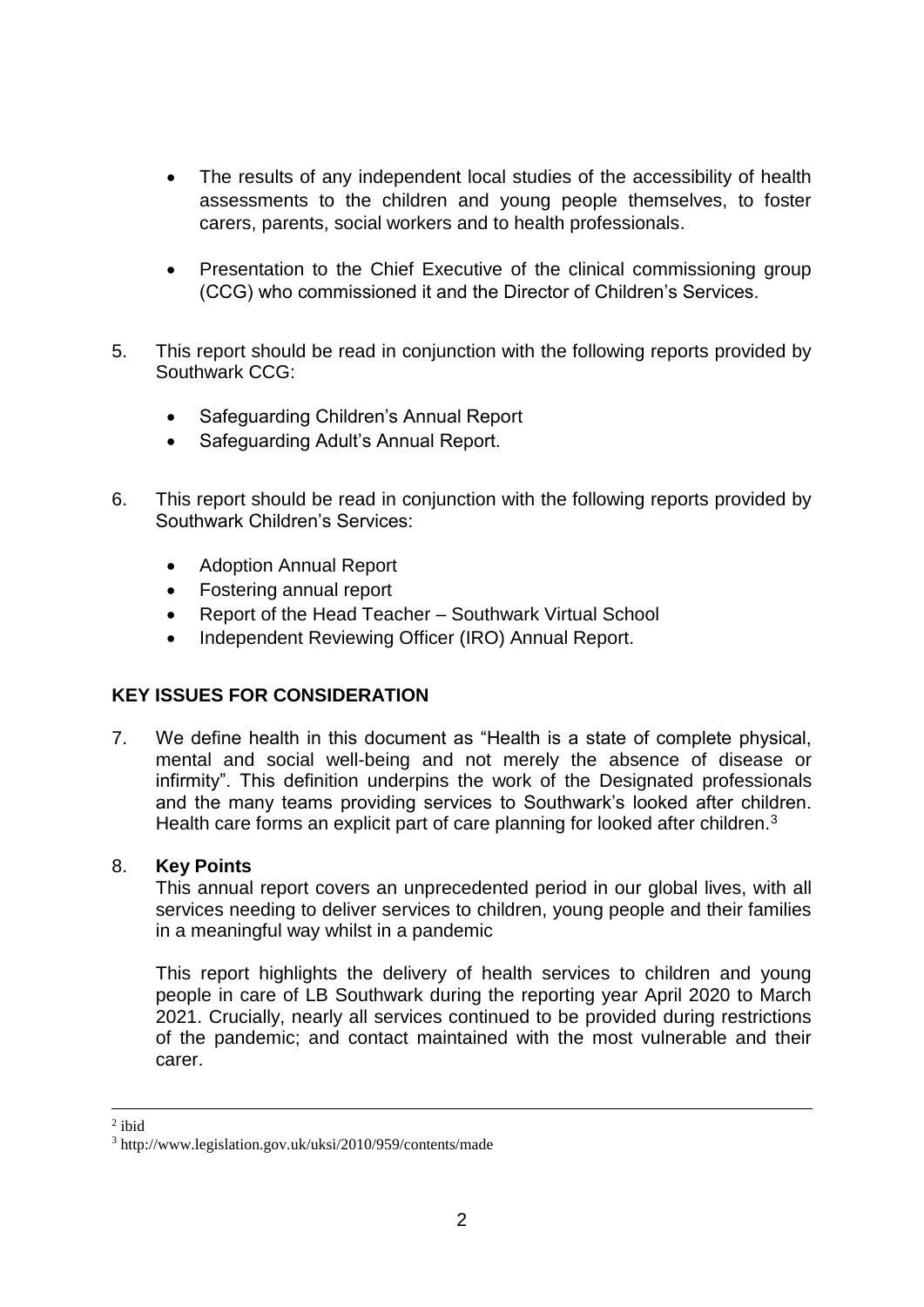The health consequences of the pandemic are wide ranging and far reaching – from the acute and long-standing impact of the Covid-19 disease (infection related mortality to identifying and treating long-Covid) to the collateral impact on physical and mental health and wellbeing, as well as access to education; and the impact of digital and absolute poverty.

Key messages : impact of the Covid-19 Pandemic

- Services continued to be delivered albeit switching in modality including mental health support to children and young people we needed to be seen face-to-face but I for this not all children and young people are able to able to access video therapy in a meaningful way
- The differing rules between education and health regarding PPE use as well as rules on visitors to school establishments, made delivery of some aspects of care ( such as school observations) more challenging.
- Enhanced provision to foster carers was successful in improving placement stability enhanced support was provided to care leavers both in terms of professional as well as financial support

In addition to delivery on service specifications, commissioning considerations for the year ahead included:

- Continuing contribution to the Southwark Sufficiency strategy and delivery thereof
- Formalising service level agreements for Medical Advisor input to Adopt London South (Regional Adoption Agency)
- Ensuring parity of access to mental health services and support for Southwark looked after children and for care leavers wherever they are placed - including those in high-cost residential placements as well as those in secure accommodation
- Ensuring looked after children regain access to immunisations and dental care

#### 9. **Statutory reporting measures 2016-2021**

| 31 <sup>st</sup> March         | 2018 | 2019 | 2020 | 2021 |
|--------------------------------|------|------|------|------|
| CLA at 31 <sup>st</sup> March  | 491  | 461  | 459  | 449  |
| <b>CLA looked after for 12</b> | 347  | 343  | 307  | 337  |
| months continuously as at      |      |      |      |      |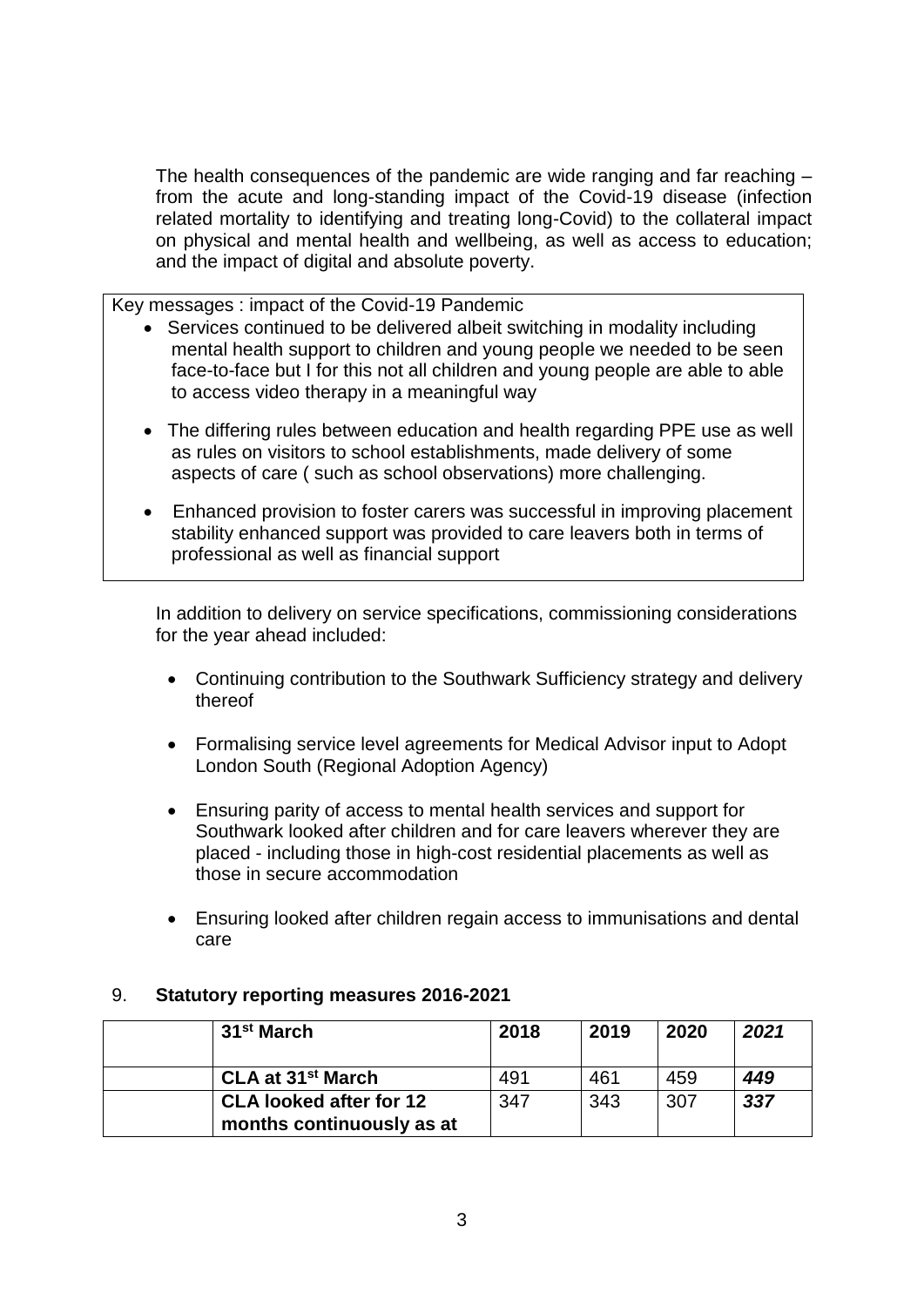|                   | March 31 <sup>st</sup>        |       |      |           |       |
|-------------------|-------------------------------|-------|------|-----------|-------|
| <b>Key</b>        | Health Assessments up to date | 90%   | 94%  | 98%       | 97%   |
| performan         |                               |       |      |           |       |
| ce                | Immunisations up to date      | 71%   | 90%  | 91%       | 86%   |
| <b>Indicators</b> |                               |       |      |           |       |
|                   | Dental Assessments up to date | 80%   | 79%  | 82%       | 30%   |
|                   |                               |       |      |           |       |
|                   | Developmental assessments     | 91%   | 82%  | 100%      | 72%   |
|                   | up to date                    | $N =$ | $N=$ | $N = 9/9$ | $N=$  |
|                   |                               | 10/12 | 9/11 |           | 18/25 |
|                   | Substance abuse problem       | 6%    | 4%   | 5%        | 3%    |
|                   |                               |       |      |           |       |
|                   | SDQ % completed               | 84%   | 90%  | 86%       | 94%   |
|                   | SDQ average score             | 13.9  | 13.9 | 14.1      | 14    |

## **Analysis**

10.Success Stories 2020-2021

- $\bullet$  SEL partnership work sharing of best practice
- Child being matched for long term foster placement. Placement was in jeopardy; he would have been in residential children's home if not for the funded support provided for his psychotherapy and that of his foster carers.
- Continuation of care for someone who was previously accessing local CAMHS is in a residential placement is now looked after far away from Southwark however, by use of virtual means and collaboration with the treating clinician, who knew her whilst in the family home. Diagnostic assessment for ASD will be completed by this team as opposed to having to start again afresh in a new area where waiting lists are several months to more than a year long.
- About the Clinical Service: *KB lives out of London and therefore it was paramount that we support her (particularly) in the Lockdown. The clinician has been in regular contact with KB to ensure she had access to services either in her own area or by regular t/c contacts…I would like to thank [clinician] for her: Professionalism and patience whilst working with KB. Very pleased with service that was offered to our y/p.*
- In considering young people with additional needs Access to Speech and Language Therapy via the Virtual school – attached as a separate appendix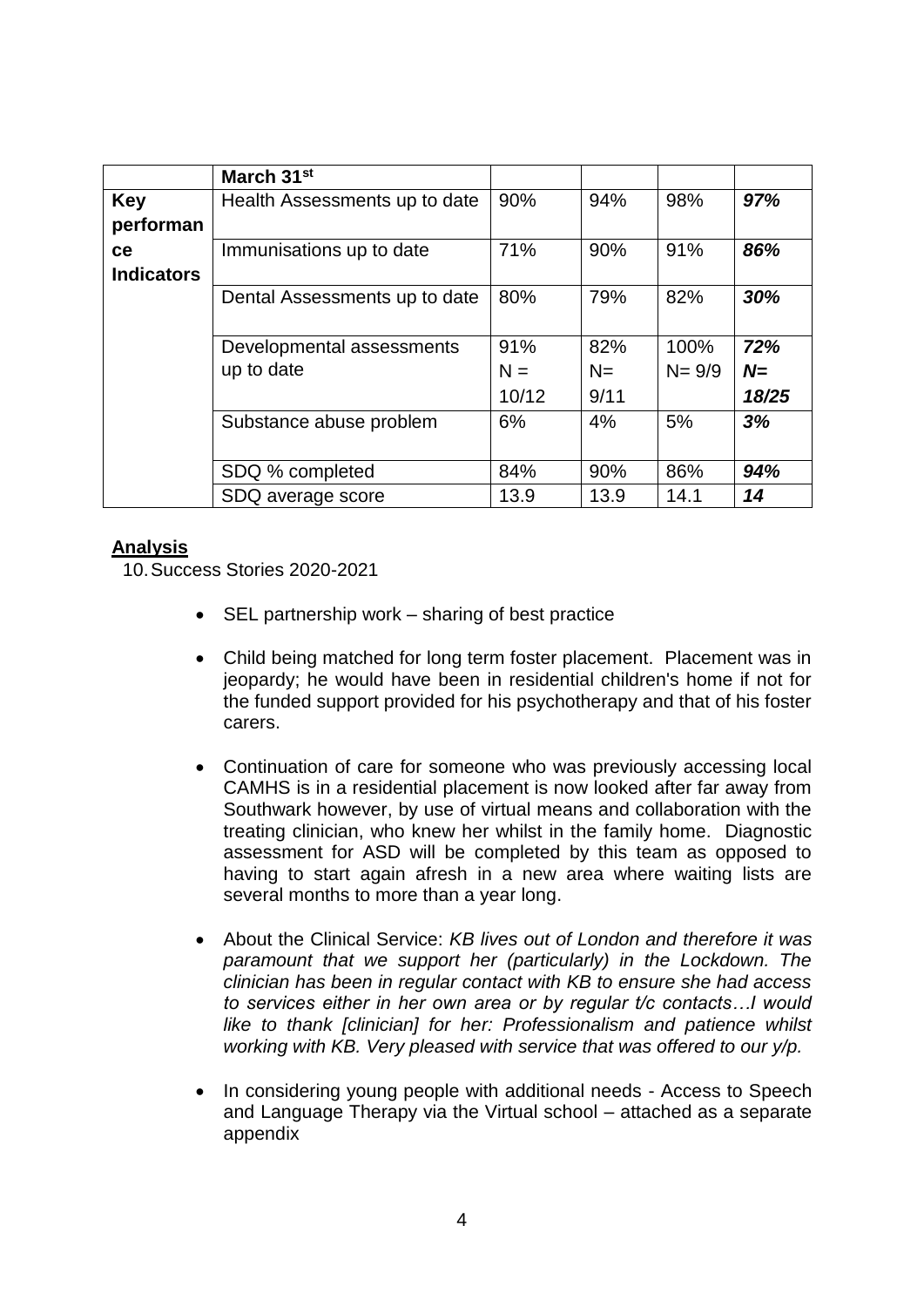## 11. **Strengths**

- Multi-agency investment in getting it right for looked after children and careleavers.
- Improving outcomes and life chances for Looked after children and careleavers remain a Southwark Council and SEL CCG priority.
- There is a robust system in place across the partnership for constructive challenge, scrutiny and learning around issues pertaining to looked after children and careleavers.
- Strong performance on health measures is maintained.
- There remains equitable consideration of looked after children placed further away as those placed within LB Southwark boundaries.

## 12. **Challenges**

- There continued to be challenges in completion of initial health assessments ( IHAs) within the statutory timeframe. Resolving this is a priority for 2022-2023.
- There is a changing statutory landscape across the country resulting in difficulties in access to resources such as school placements and mental health support depending on where children are placed.
- There is an increasing complexity of individual children and the cohort as a whole – particularly around safeguarding issues such as exploitation and violence including exposure to knife crime, impact of adverse childhood experiences (ACEs); and mental health need.
- The Covid-19 pandemic and resulting national response has posed a challenge to delivery of services. The impact of social distancing restrictions on health and education will become more apparent in the future.

# 13. **Opportunities**

• The Southwark Children in Care and Careleaver's Strategy 2016-2019 is due for refresh. This is an opportunity to embed strategic links with adult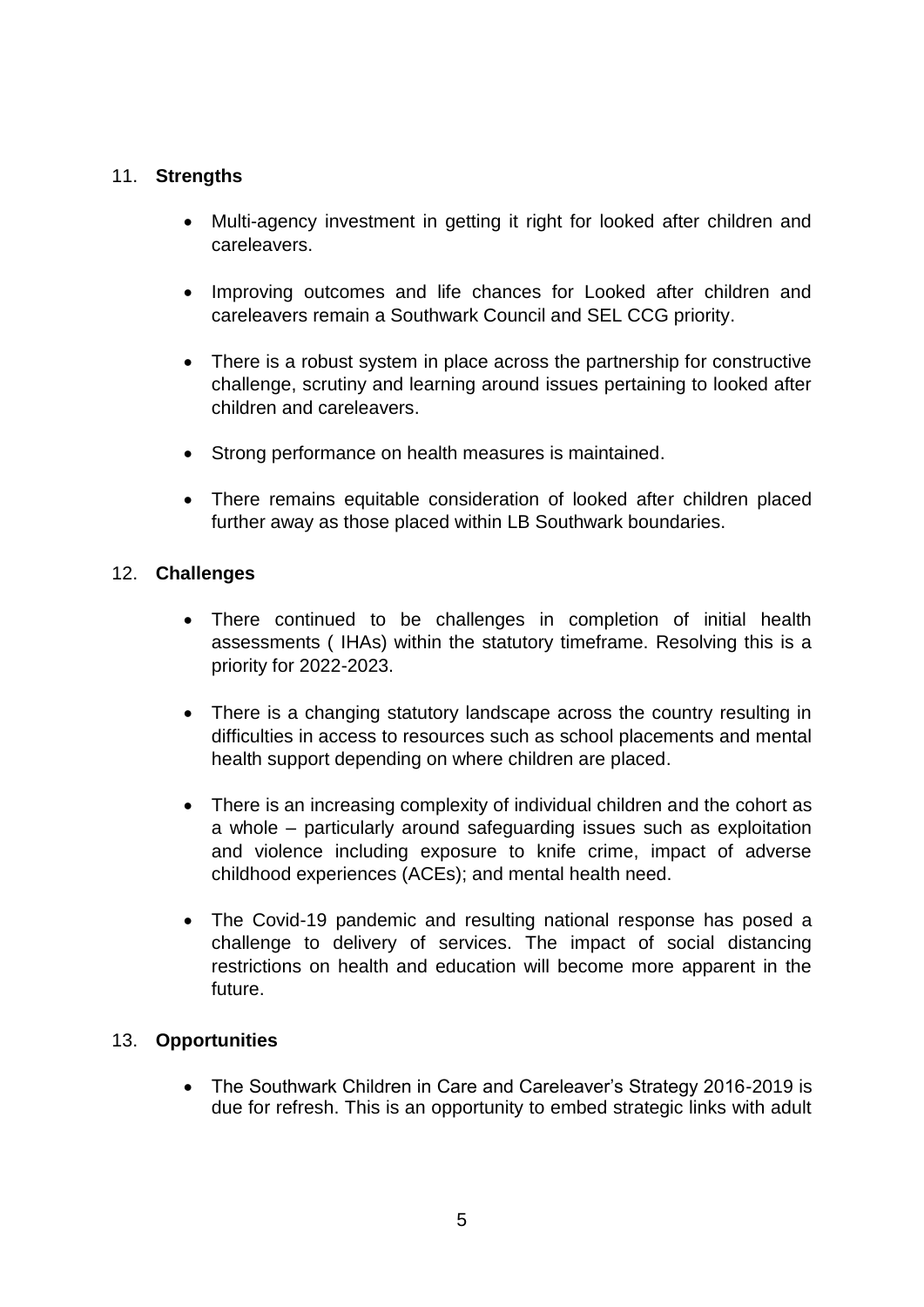services in health; education and social care to optimise transition and care across sectors to age 25years.

- Children's Social Services have established multi-agency panels to enhance care planning and delivery for looked after children and careleavers.
- The Sufficiency Strategy and refreshed momentum of the steering group to promote delivery of improved outcomes for Southwark children looked after.
- Delivery of the NHS Long-term Plan goals and post-Covid recovery plans.
- Embedding the principles of contextual safeguarding through utilisation of the Harm Reduction Hub.
- Southwark Clinical Service project to create a system of recording mental health provision that our children and young people are receiving in order to allow us to monitor issues around access and outcomes.
- Integration of SLT service commissioned by virtual school to strengthen recognition of previously unrecognised neurodevelopmental needs.

#### 14. **Threats**

• Transition to adult services remains an area of further work. Ensuring a smooth transition across health and social care systems remains a challenge for a significant proportion of young people.

There is a good working knowledge across health, social care, education and the police, the local community and the voluntary sector of the issues noted above; with resulting focus and increasing coherence on strategy and delivery related to looked after children and careleavers.

#### **Policy framework implications**

The Case for Change – The independent Review of children's social care The devolved government commissioned an independent review of children's social care in 2020. This ambitions review has as its objective a "bold set of recommendations that will meaningfully improve things for children and families"

The Case for change published June 2021 identifies the following high level themes: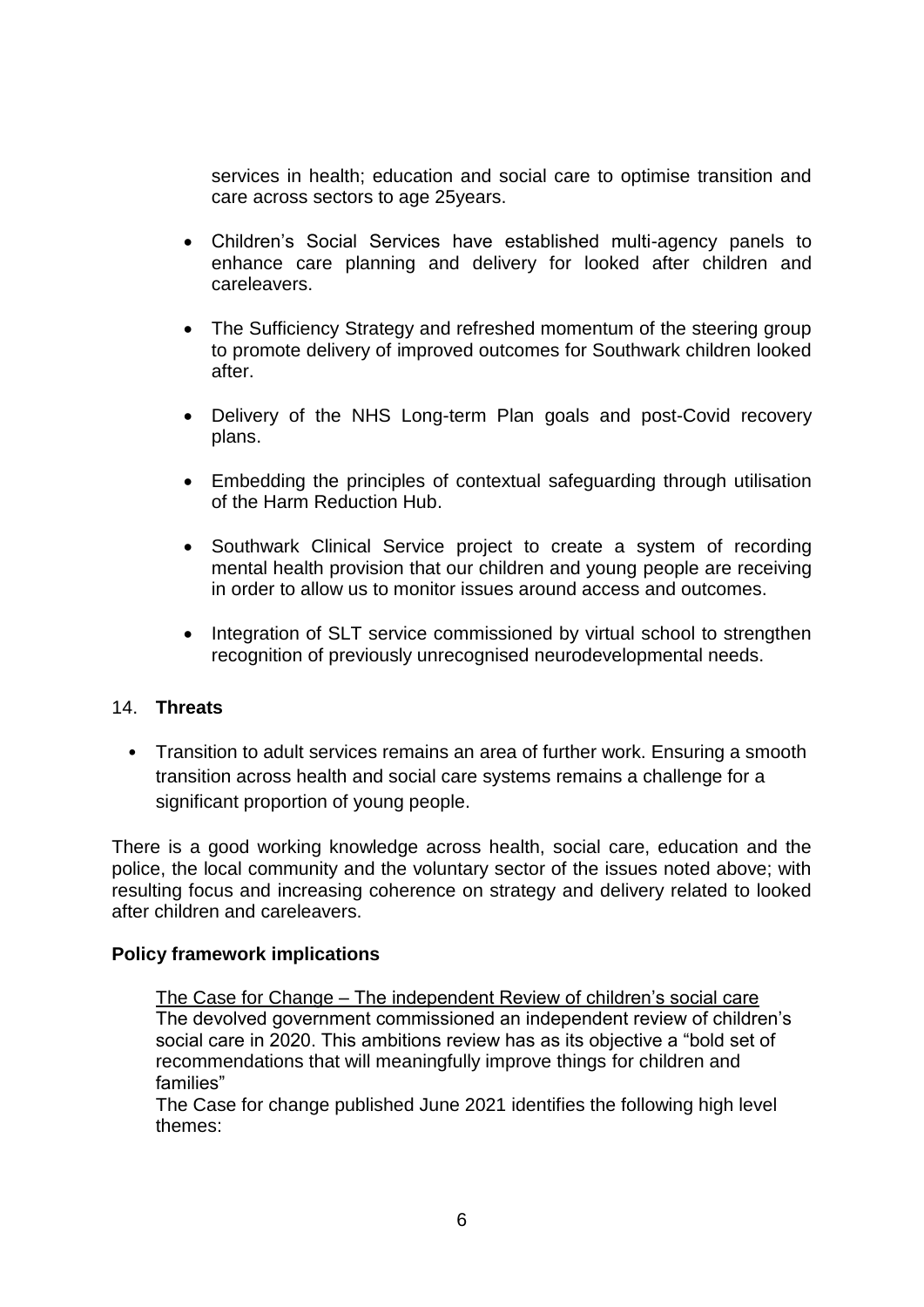- Support for families
- Intervention to keep children safe
- Safety, stability and love for children in care
- System factors.

The themes identified are not new, but can assist with a critical appraisal of health services provided for children and young people in care.

## **Community, equalities (including socio-economic) and health impacts**

#### **Community impact statement**

15. The health of looked after children is an important aspect of their care. It is hoped that the attention we give to the health and well-being of children in care makes an important impact on the community both now and in the future in relation to their health and wellbeing.

# **Equalities (including socio-economic) impact statement**

16. This paper applies to all children and young people in care of LB Southwark

#### **Health impact statement**

17. This paper considers the health needs and access to services for children and young people in care of LB Southwark

# **Climate change implications**

18. There are no overt implications regarding climate change

#### **Resource implications**

19. There are no additional resource implications at this time. The services described in the report are commissioned.

#### **Legal implications**

20. There are no additional legal implications at this time.

#### **Financial implications**

21. This paper is for information only. There are no financial implications attached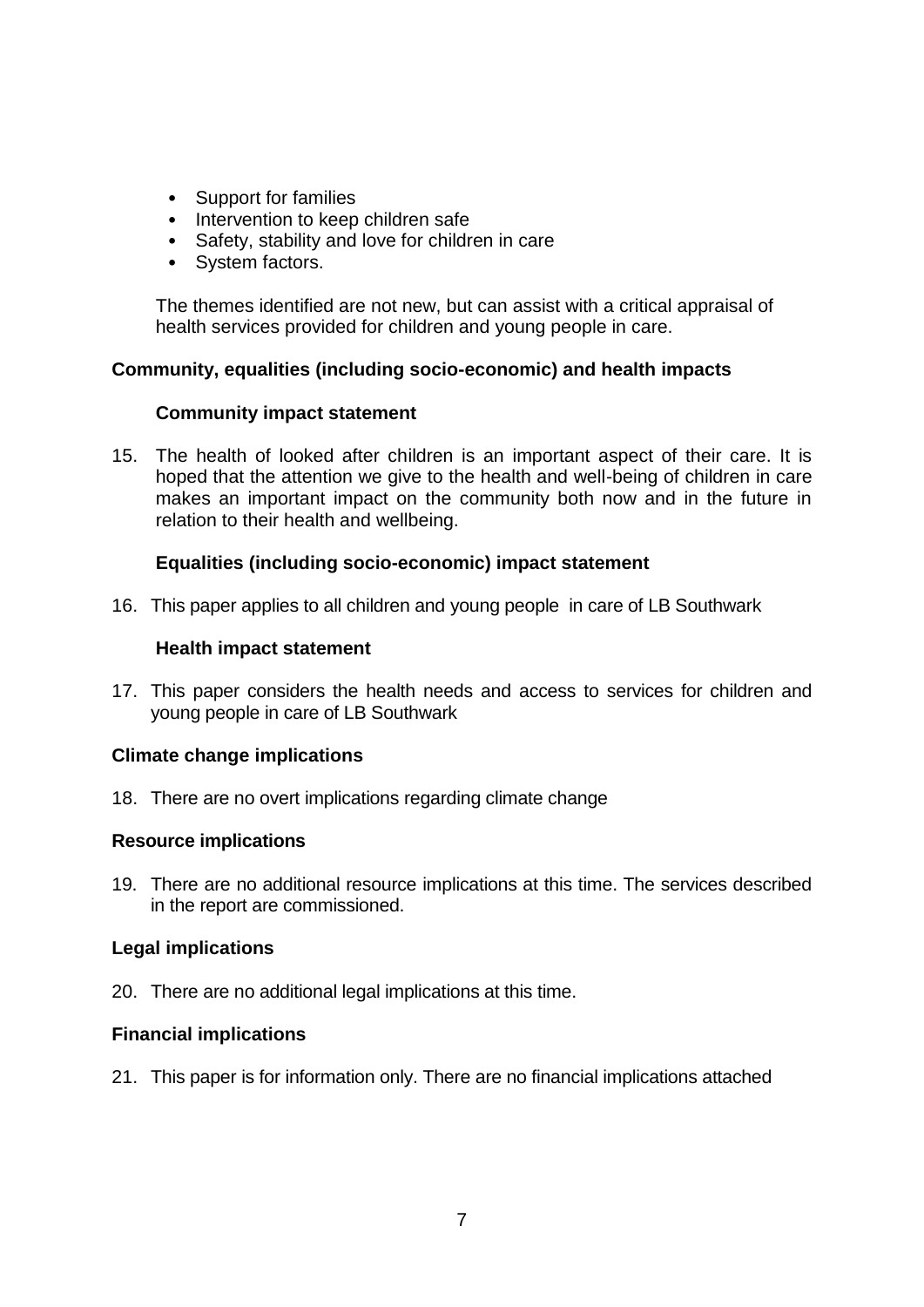## **Consultation**

- 22. The annual report is written with consultation from the services provided to children and young people in care of LB Southwark
- 23. The voices of children and young people in care are captured in relevant sections of the report.

## **SUPPLEMENTARY ADVICE FROM OTHER OFFICERS**

#### **Director of Law and Governance**

24. Not applicable

#### **Strategic Director of Finance and Governance**

25. Not applicable

#### **Other officers**

26. Not applicable

# **BACKGROUND DOCUMENTS**

| <b>Background Papers</b>            | <b>Held At</b> | <b>Contact</b> |
|-------------------------------------|----------------|----------------|
| As set out in referenced foot notes |                |                |

#### **APPENDICES**

| No.        | <b>Title</b>                                                       |
|------------|--------------------------------------------------------------------|
| Appendix 1 | Annual Report of the Health of Looked After Children 2020-<br>2021 |
| Appendix 2 | Impact report of Speech and Language Therapy Service<br>2021-2022  |
| Appendix 3 | PowerPoint with the key updates                                    |